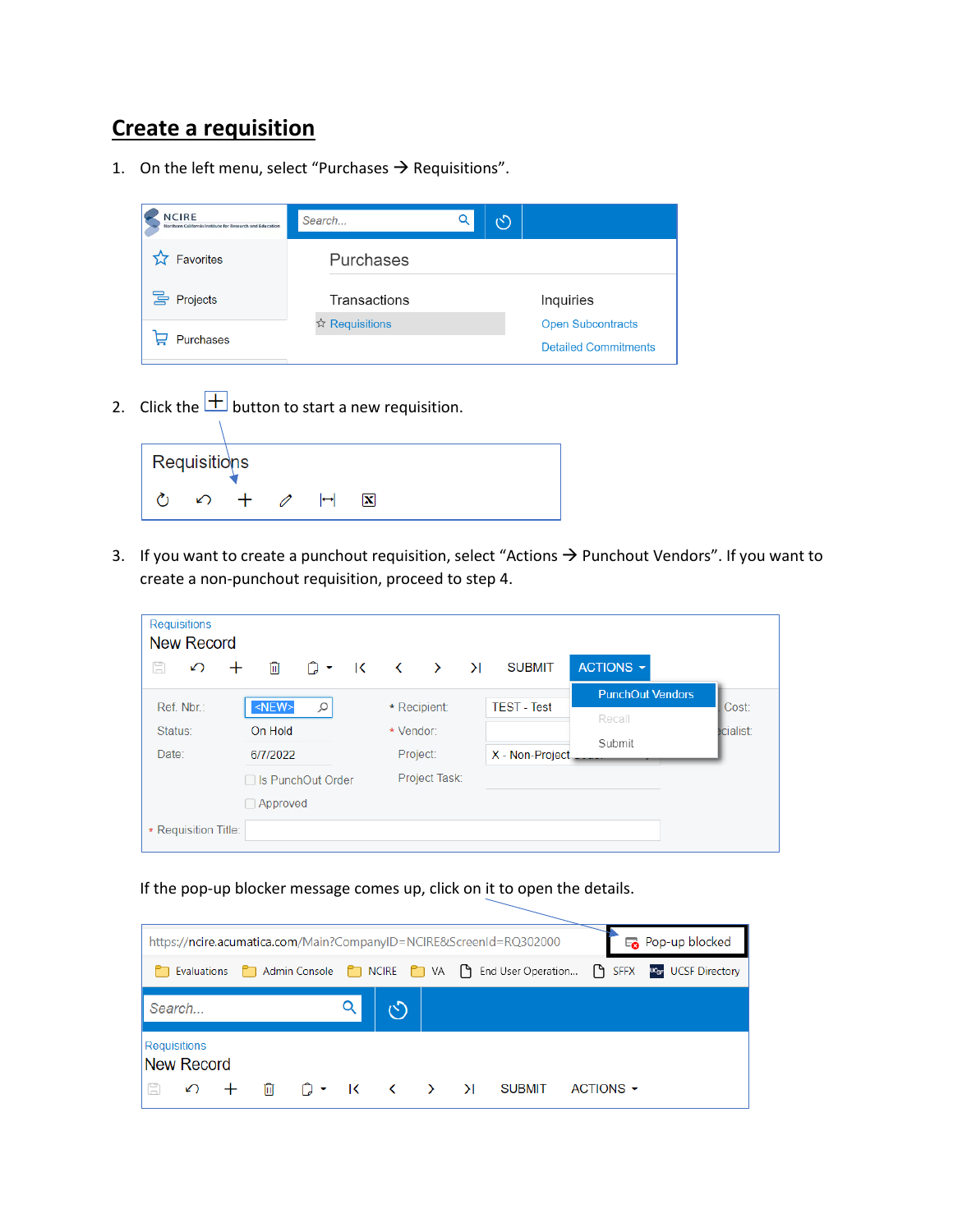### Then, click on the URL.

|   |                                          |   | https://ncire.acumatica.com/Main?CompanyID=NCIRE&ScreenId=RQ302000 |              |    |             |                  |                                                                                     | ⊷ |       | ్త |
|---|------------------------------------------|---|--------------------------------------------------------------------|--------------|----|-------------|------------------|-------------------------------------------------------------------------------------|---|-------|----|
|   | Evaluations                              |   | Admin Console                                                      | $\Box$ NCIRE | VA | End-User (  | Pop-ups blocked: |                                                                                     |   |       |    |
|   | Search                                   |   |                                                                    |              |    |             |                  | https://punchout.xmsf2-9181-fb745728ecc1<br>Always allow pop-ups and redirects from |   |       |    |
|   | <b>Requisitions</b><br><b>New Record</b> |   |                                                                    |              |    |             |                  | https://ncire.acumatica.com<br>Continue blocking                                    |   |       |    |
| Ħ | ↶                                        | 血 | A • K < > >                                                        |              |    | <b>SUBI</b> | Manage           |                                                                                     |   | Done. |    |

The punchout vendor selection page should appear. Click on the vendor's logo and it will take you to the vendor's B2B site. Once you've filled the shopping cart on the vendor's site and submit the order, all items will be returned to Acumatica.

- 4. At the header section, the following fields are required.
	- Requisition Title
	- Recipient (this is the person who should receive the items)
	- Vendor
	- Project
	- Project Task (the default task is inserted automatically, change as needed)

#### **Notes**

You may use the Tab key to navigate through the section. Press the Tab key to move to the next field or press Shift + Tab to move to the previous field.

Any field with the magnify class icon  $\boxed{2}$  has lookup function. You may type directly in the textbox, and the suggested list will be shown as you type.

| <b>Requisitions</b><br><b>New Record</b> |   |                     |     |   |   |               |        |                       |                                              |   |               |             |      |
|------------------------------------------|---|---------------------|-----|---|---|---------------|--------|-----------------------|----------------------------------------------|---|---------------|-------------|------|
| n                                        | ∽ | 侕                   | ி ▼ | K | ≺ | $\rightarrow$ | $\geq$ | <b>SUBMIT</b>         | ACTIONS -                                    |   |               |             |      |
| Ref. Nbr.:                               |   | $<$ NEW $>$         | Q   |   |   | * Recipient:  |        | <b>TEST - Test</b>    |                                              | Q | Project Task: |             |      |
| Status:                                  |   | On Hold             |     |   |   | Vendor:       |        | ucsf                  |                                              |   | Creator:      | <b>TEST</b> |      |
| Date:                                    |   | 6/1/2022            |     |   |   | Project:      |        |                       | REGUCSF - Regents Of The Univ. Of Cal.       |   | ∸<br>st:      |             | 0.00 |
|                                          |   | □ Is PunchOut Order |     |   |   |               |        |                       | REGUNI03 - Regents, UCSF                     |   | llist:        |             |      |
|                                          |   | $\Box$ Approved     |     |   |   |               |        | <b>UCREG27 - UCSF</b> |                                              |   |               |             |      |
|                                          |   |                     |     |   |   |               |        |                       | <b>UCREG89 - UCSF Genomics Core Facility</b> |   |               |             |      |
| <b>Requisition Title:</b>                |   |                     |     |   |   |               |        |                       | UCREG90 - UCSF Es Cell Targeting Core        |   |               |             |      |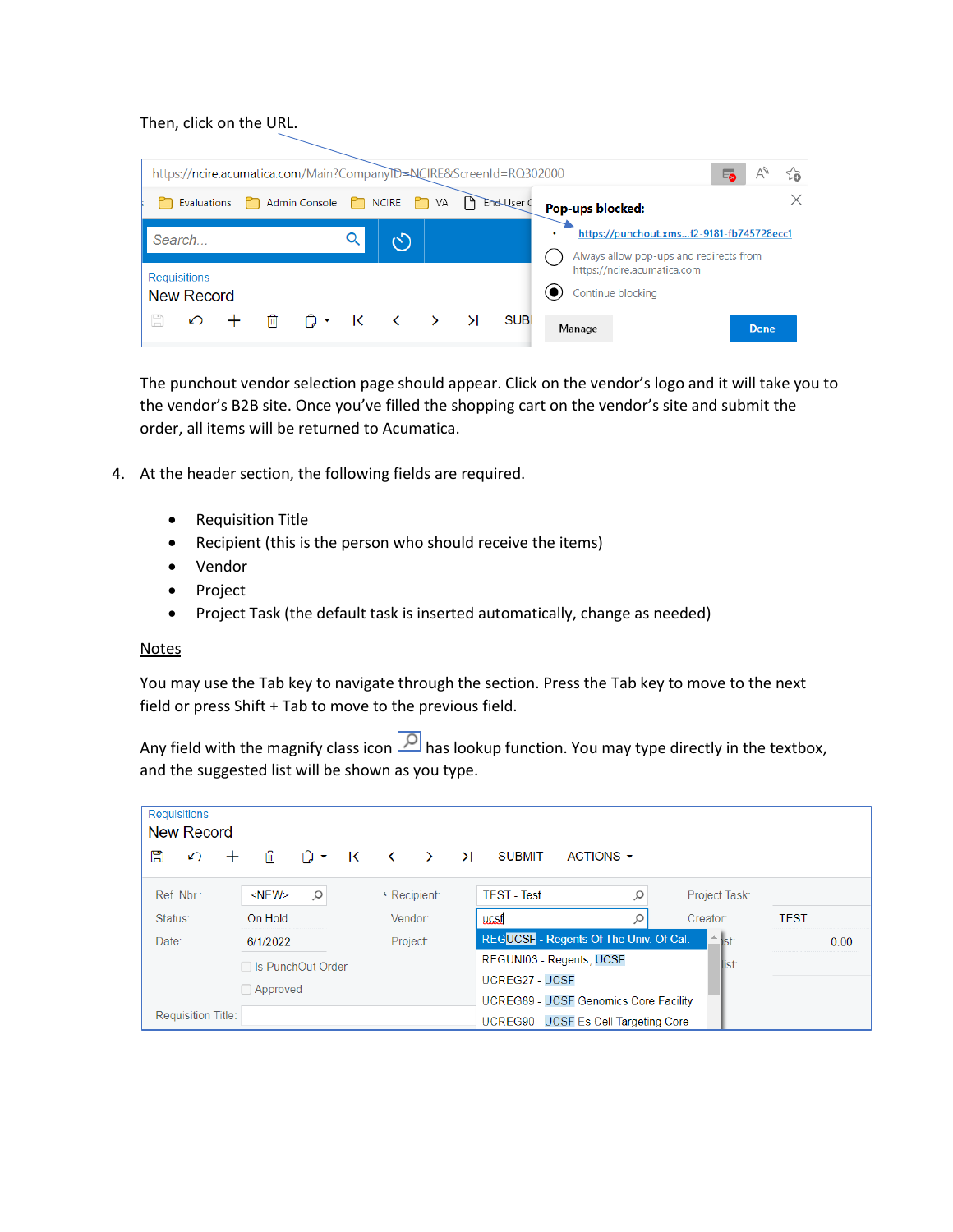You may also click on the magnify class icon  $\boxed{\circ}$  to bring up the filter screen. Simply click on the column header to activate the filter condition menu. You may apply filter to more than one column.

| Vendor:     |                    |                | <b>UCSF</b>                    | $\mathcal{Q}$<br>Est. Ext. Cost:   | 0.00                  |                 |                       |                       |
|-------------|--------------------|----------------|--------------------------------|------------------------------------|-----------------------|-----------------|-----------------------|-----------------------|
| Project:    |                    |                | Select - Vendor                |                                    |                       |                 |                       | $\Box$ $\times$       |
|             | Project Task:      |                | <b>SELECT</b><br>$\mathcal{C}$ | $ \rightarrow $<br>$\triangledown$ |                       |                 |                       | $\varphi$             |
|             |                    |                | <b>B</b> Vendor                | <b>Vendor Name</b>                 | <b>Address Line 1</b> |                 | <b>Address Line 2</b> |                       |
|             | <b>VENDOR INFO</b> | ≻              | <b>UCSF</b>                    | University Of California,          |                       | Sort Ascending  |                       |                       |
| <b>NILS</b> | <b>ADD REC</b>     |                | UCSF30                         | Regents                            |                       | Sort Descending |                       | <b>St., Suite 425</b> |
|             |                    |                | <b>UCSFAC</b>                  | Regents Of The University Of CA    |                       | Clear Filter    |                       | Cal. San Fr           |
| *UOM        |                    | <b>UCSFBOO</b> | <b>UCSF Bookstore</b>          |                                    | Equals                |                 |                       |                       |
|             |                    |                | <b>UCSFC</b>                   | UC Regents, Cell Culture Facility  |                       | Does Not Equal  |                       | 3202                  |
|             |                    |                | <b>UCSFCOM</b>                 | <b>UCSF Comprehensive Cancer</b>   | $\checkmark$          | Contains        |                       |                       |
|             |                    |                | <b>UCSFDEP</b>                 | <b>UC Regents</b>                  |                       | Starts With     |                       | sus Ave, Mu           |
|             |                    |                | <b>UCSFGL</b>                  | Gladstone/UCSF Lab Of Clinical     |                       | Is Empty        |                       |                       |
|             |                    |                | <b>UCSFLI</b>                  | <b>UC Regents</b>                  |                       | Is Not Empty    |                       | us Ave., Box          |
|             |                    |                | <b>UCSFMC</b>                  | <b>UCSF Medical Center</b>         |                       |                 |                       | Ave., Suite           |
|             |                    |                | <b>UCSFMED</b>                 | <b>UCSF Medical Center</b>         |                       | <b>OK</b>       | CANCEL                |                       |
|             |                    |                |                                |                                    |                       |                 |                       |                       |

5. On the "Details" tab, click the  $+$  button to add a new line.

| <b>DETAILS</b> | <b>SHIPPING</b> | <b>BIDDING</b>  | VENDOR INFO | APPROVALS           | OTHER       | PURCHASE ORDERS  | SALES ORDERS |                   |   |
|----------------|-----------------|-----------------|-------------|---------------------|-------------|------------------|--------------|-------------------|---|
|                |                 | REQUEST DETAILS |             | ADD REQUESTED ITEMS | MERGE LINES | PURCHASE DETAILS |              | $\leftrightarrow$ | 図 |

The following fields are required for each line item.

- Catalog #
- Item Description
- Qty
- Unit Cost
- Required Date
- Item Type (only requires for punchout requisition)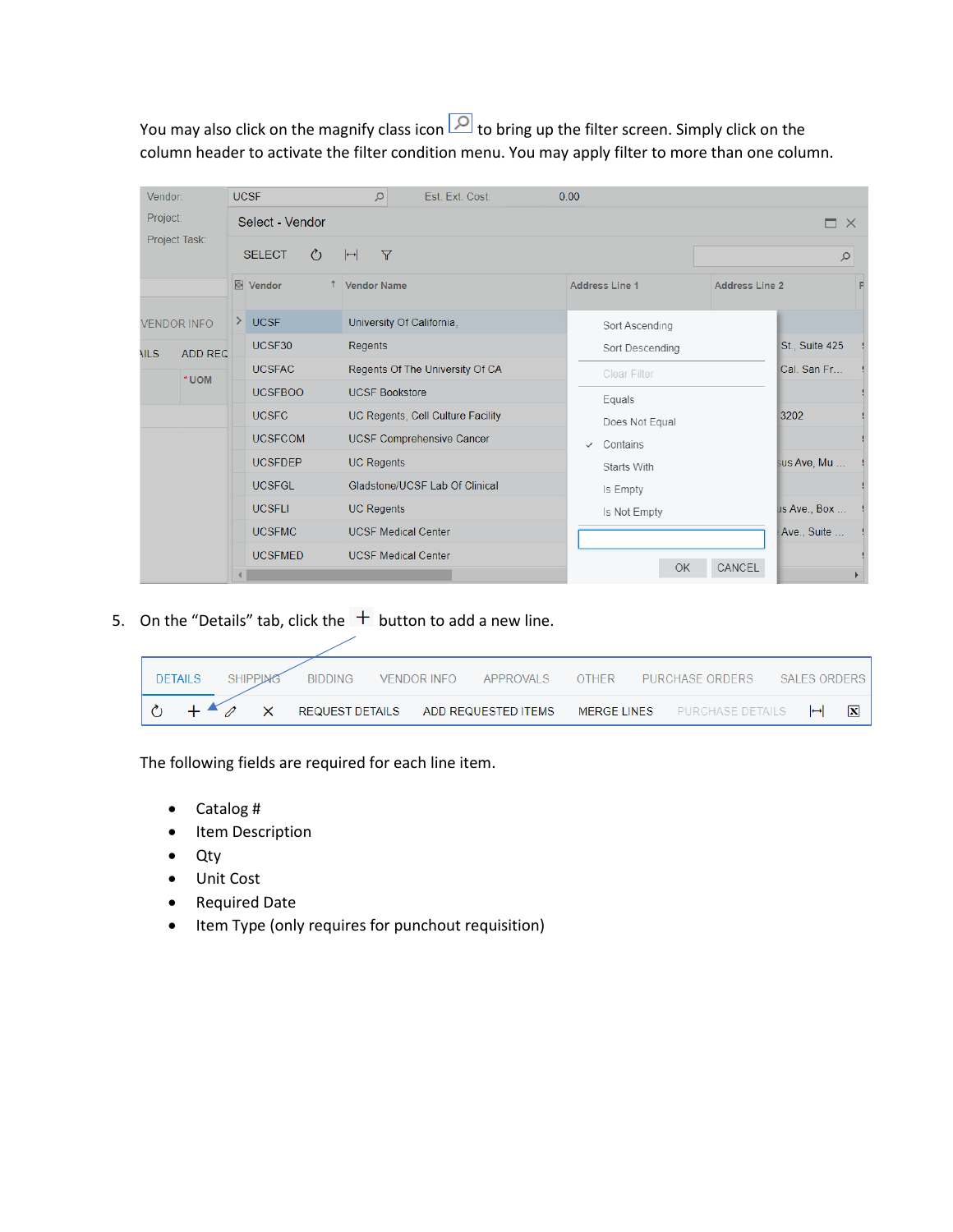6. If you need to remove a line item, simply select the line item and then click the  $\times$  button.

|  | <b>DETAILS</b> |      | <b>SHIPPING</b>    | <b>BIDDING</b>         | VFND                    |                                 | <b>APPROVALS</b> |
|--|----------------|------|--------------------|------------------------|-------------------------|---------------------------------|------------------|
|  |                |      |                    | <b>REQUEST DETAILS</b> |                         | ADD REQUESTED ITEMS             |                  |
|  |                | Nbr. | Line $*$ Catalog # |                        | <b>Item Description</b> |                                 | Qty              |
|  |                |      | <b>ASK-120GB</b>   |                        |                         | Apricorn Aegis Secure Key 3.0 1 | 2.00             |
|  |                | 2    | 1000019P           |                        | PRINTER, HP 1200SE      |                                 | 1.00             |

7. Click on the Justification Notes section to enter justification note.

|  | Requisitions<br>New Record |  |  |  |               |                         |  | JUSTIFICATION NOTES ACTIVITIES | <b>FILES</b> |
|--|----------------------------|--|--|--|---------------|-------------------------|--|--------------------------------|--------------|
|  |                            |  |  |  | <b>SUBMIT</b> | $ACTIONS$ $\rightarrow$ |  |                                |              |

8. Click on the Files section to attach file(s).

| Requisitions |  |  |  |  |           |  |  |  |  | A JUSTIFICATION NOTES ACTIVITIES | <b>FILES</b> |
|--------------|--|--|--|--|-----------|--|--|--|--|----------------------------------|--------------|
| New Record   |  |  |  |  |           |  |  |  |  |                                  |              |
|              |  |  |  |  | ACTIONS - |  |  |  |  |                                  |              |

Click the "Browse" button to select a file and then click the "Upload" button.

| <b>Files</b>     |           |                 |                    |                   |             |                         |               |        |
|------------------|-----------|-----------------|--------------------|-------------------|-------------|-------------------------|---------------|--------|
| Select the file. |           |                 |                    |                   |             |                         | <b>Browse</b> | Upload |
|                  |           | <b>ADD LINK</b> | <b>REMOVE LINK</b> | $\leftrightarrow$ | <b>SCAN</b> | UPLOAD USING MOBILE APP |               |        |
| 髙                | File name |                 | Comment            |                   |             | <b>Last Date</b>        |               |        |

#### Add a comment to describe the file if needed.

| <b>Files</b>                  |                                         |                         |        |
|-------------------------------|-----------------------------------------|-------------------------|--------|
| Select the file.              |                                         | <b>Browse</b>           | Upload |
| <b>ADD LINK</b>               | <b>REMOVE LINK</b><br><b>SCAN</b><br>∣↔ | UPLOAD USING MOBILE APP |        |
| 圕<br>File name                | Comment                                 | <b>Last Date</b>        |        |
| <b>Test Document.png</b><br>◢ | This is a test document                 | 5/25/2022               | Edit   |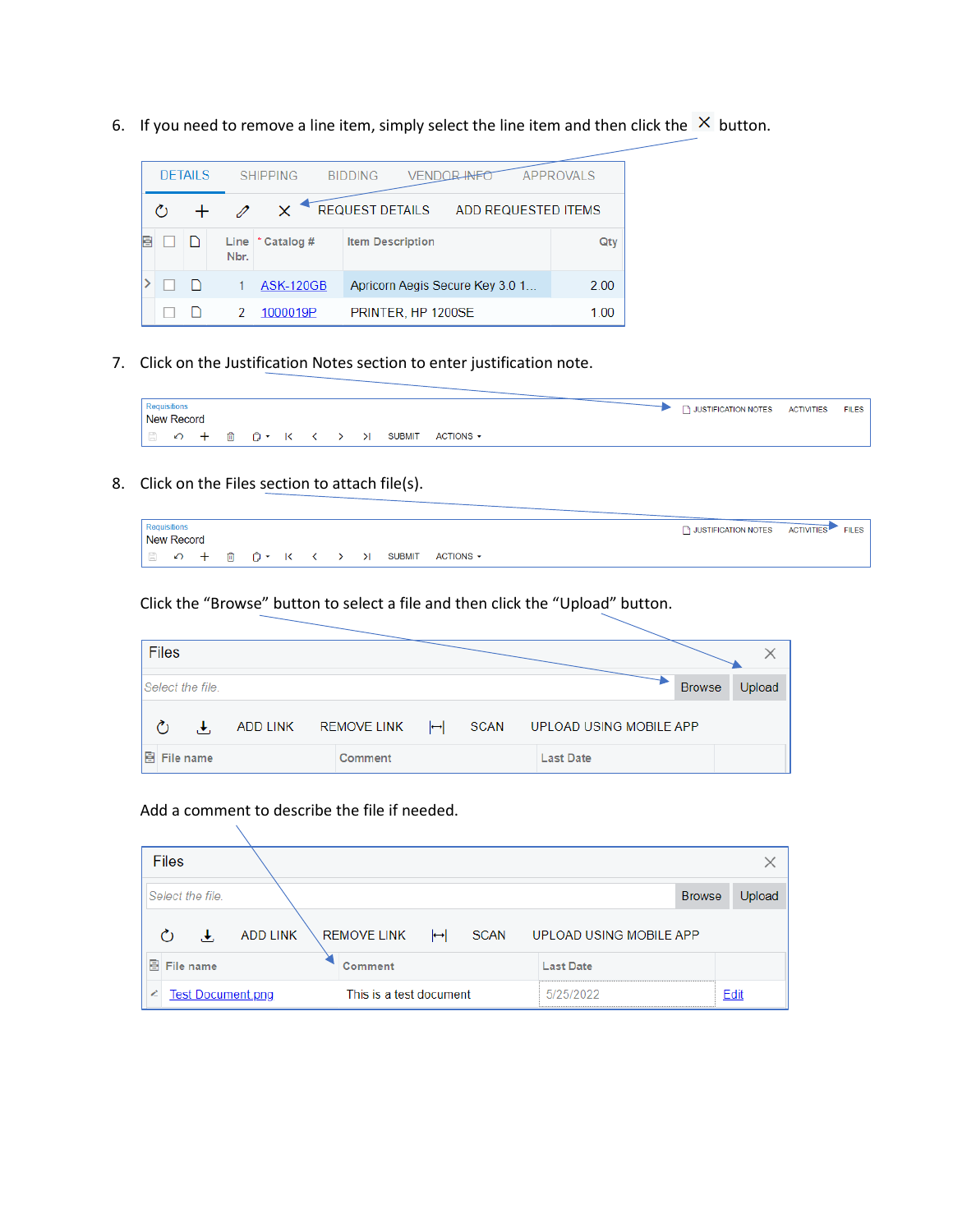To remove the attached file or upload a new version, click on the "Edit" link. It should open a new tab.

| <b>Files</b>                  |                         |                         |        |
|-------------------------------|-------------------------|-------------------------|--------|
| Select the file.              |                         | Browse                  | Upload |
| ADD LINK REMOVE LINK          | SCAN<br>⊶⊦              | UPLOAD USING MOBILE APP |        |
| <b>B</b> File name            | Comment                 | <b>Last Date</b>        |        |
| <b>Test Document</b> png<br>€ | This is a test document | 5/25/2022               | Edit   |



9. Click the Save button to save the record.

|   | <b>Requisition's</b> |  |  |  |  |                                  |  |
|---|----------------------|--|--|--|--|----------------------------------|--|
|   | New Record           |  |  |  |  |                                  |  |
| 圕 | $\circ$ +            |  |  |  |  | □ □ → K く > > H SUBMIT ACTIONS → |  |

10. To submit the requisition for approval, click the "Submit" button.

| l New Record | Requisitions |                     |   |  |  |  |  |
|--------------|--------------|---------------------|---|--|--|--|--|
| A            |              | $\curvearrowleft$ + | 血 |  |  |  |  |

The status should change to "Pending Approval".

| <b>Requisitions</b><br>RQ000023 - Test |                     |                                                                                                           |            |  |  |                                  |           |  |
|----------------------------------------|---------------------|-----------------------------------------------------------------------------------------------------------|------------|--|--|----------------------------------|-----------|--|
| H<br>∽<br>$\pm$                        | 侕                   | $\bigcap$ $\cdot$ $\quad$ $\left(\begin{array}{ccccc} & \circ & \circ & \circ & \circ \end{array}\right)$ |            |  |  | <b>RECALL</b>                    | ACTIONS - |  |
| Ref. Nbr:                              | RQ000023 Q          |                                                                                                           | Recipient: |  |  | <b>TEST - Test</b>               |           |  |
| Status:<br>Pending Appr                |                     |                                                                                                           | Vendor:    |  |  | UCSFSU - Regents, University C   |           |  |
| Date:<br>6/1/2022                      |                     | Project:                                                                                                  |            |  |  | 000131 - Administration Projects |           |  |
|                                        | □ Is PunchOut Order |                                                                                                           |            |  |  |                                  |           |  |
|                                        | $\Box$ Approved     |                                                                                                           |            |  |  |                                  |           |  |
| Requisition Title: Test                |                     |                                                                                                           |            |  |  |                                  |           |  |